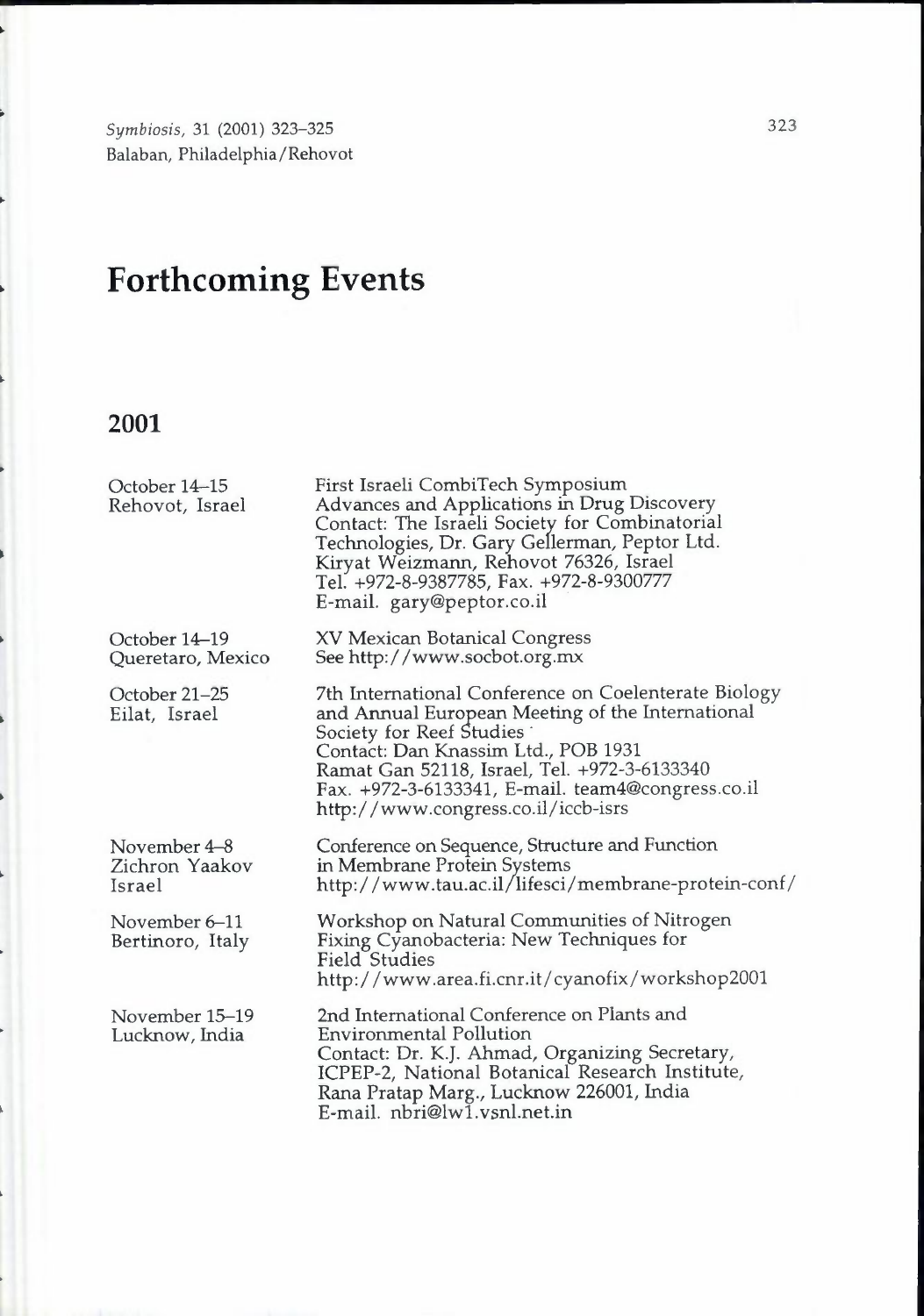| November 19–23<br>Valparaiso, Chile | GLAL-5 Congress of the Latinamerica Association<br>of Liquenologists<br>Contact: Cecilia Rubio, GLAL-5 Congress Secretariat<br>Escuela de Quimica y Farmacia, Universidad de<br>Valparaiso, Casilla 5001, Valparaiso, Chile<br>E-mail. cecilia.rubio@uv.cl  |
|-------------------------------------|-------------------------------------------------------------------------------------------------------------------------------------------------------------------------------------------------------------------------------------------------------------|
| December 3-4<br>Stockholm, Sweden   | European Conference on Women in the Life Sciences<br>Contact: BokningsBolaget, Madeleine Björk<br>Torstenssonsgatan 3, 11456 Stockholm, Sweden<br>Tel. +46-8-6608595, Fax. +46-8-6631745<br>E-mail. congress@bokningsbolaget.se<br>http://www.ki.se/wistool |

## **2002**

324

| March 15–17<br>Bristol, UK           | An intensive course on Lichens: Biology,<br>Ecology & Applications<br>Contact: David Hill, School of Biological Sciences<br>University of Bristol, Bristol BS8 1UG, UK<br>E-mail. D.J.Hill@bris.ac.uk                                                                                                  |
|--------------------------------------|--------------------------------------------------------------------------------------------------------------------------------------------------------------------------------------------------------------------------------------------------------------------------------------------------------|
| May $21-25$<br>Copenhagen<br>Denmark | 20th International Lectin Meeting, INTERLEC 20<br>Contact: Thorkild C. Bøg-Hansen<br>E-mail. tcbh@biobase.dk<br>http://www.plab.ku.dk/tcbh/lectin-links.htm                                                                                                                                            |
| June 9-12<br>Stockholm, Sweden       | 5th European Workshop on the Molecular Biology<br>of Cyanobacteria<br>Contact: Prof. Peter Lindblad, Uppsala University<br>Dept. of Physiological Botany, Villavagen 6<br>75236 Uppsala, Sweden, Tel.&Fax. +46-18-4712826<br>E-mail. peter.lindblad@abc.uu.se<br>http://www.fysbot.uu.se/fysbot/cyano/ |
| July 7-12<br>Cairns, Australia       | XXIst International Carbohydrate Symposium<br>Contact: XXIst Intl. Carbohydrate Symp. Secretariat<br>Congress West, 12 Thelma St., POB 1248<br>West Perth, Western Australia 6872                                                                                                                      |
| July 21-26<br>Paris, France          | 10th International Congress of Bacteriology and<br>Applied Microbiology and<br>10th International Congress of Mycology<br>Contact: IUMS Congresses Secretariat<br>Paris Congress Center, 2 Place de la Porte Paillot<br>75017 Paris, France, Fax. +33-1-40682740                                       |
| July 23–30<br>Storrs, CT, USA        | American Bryological and Lichenological Society<br>2002 Meeting<br>Contact: Jim Lawrey, E-mail. jlawrey@gmu.edu<br>or Bill Buck, E-mail. bbuck@nybg.org                                                                                                                                                |